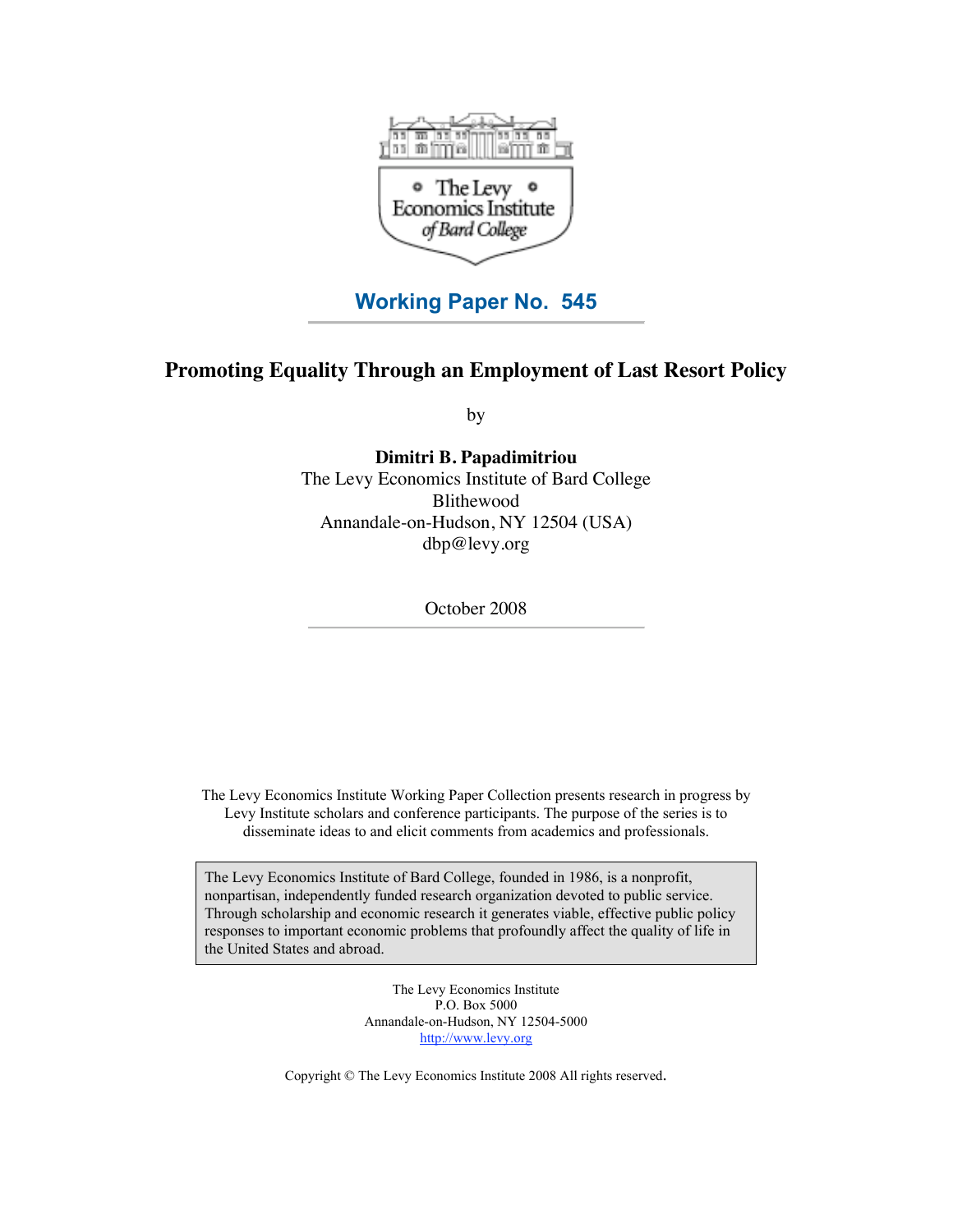## **ABSTRACT**

To put an economy on an equitable growth path, economic development must be based on social efficiency, equity, and job creation. It has been shown that unemployment has far-reaching effects, all leading to an inequitable distribution of well-being. But many economists assume that unemployment tends toward a natural rate below which it cannot go without creating inflation. The paper considers a particular employment strategy: a government job creation program, such as an employment guarantee or employer-of-lastresort scheme, that would satisfy the noninflationary criteria. The paper analyzes the international experience of government job creation programs, with particular emphasis on the cases of Argentina and India. We conclude by considering the application of an employer-of-last-resort policy to the developing world and as a vehicle to meeting the Millennium Development Goals.

**Keywords:** Employment Policy; Employment of Last Resort; Promotion Equality; Government Job Creation; Millennium Development Goals; Employment

**JEL Classifications:** D63; E24; E62; I38; J45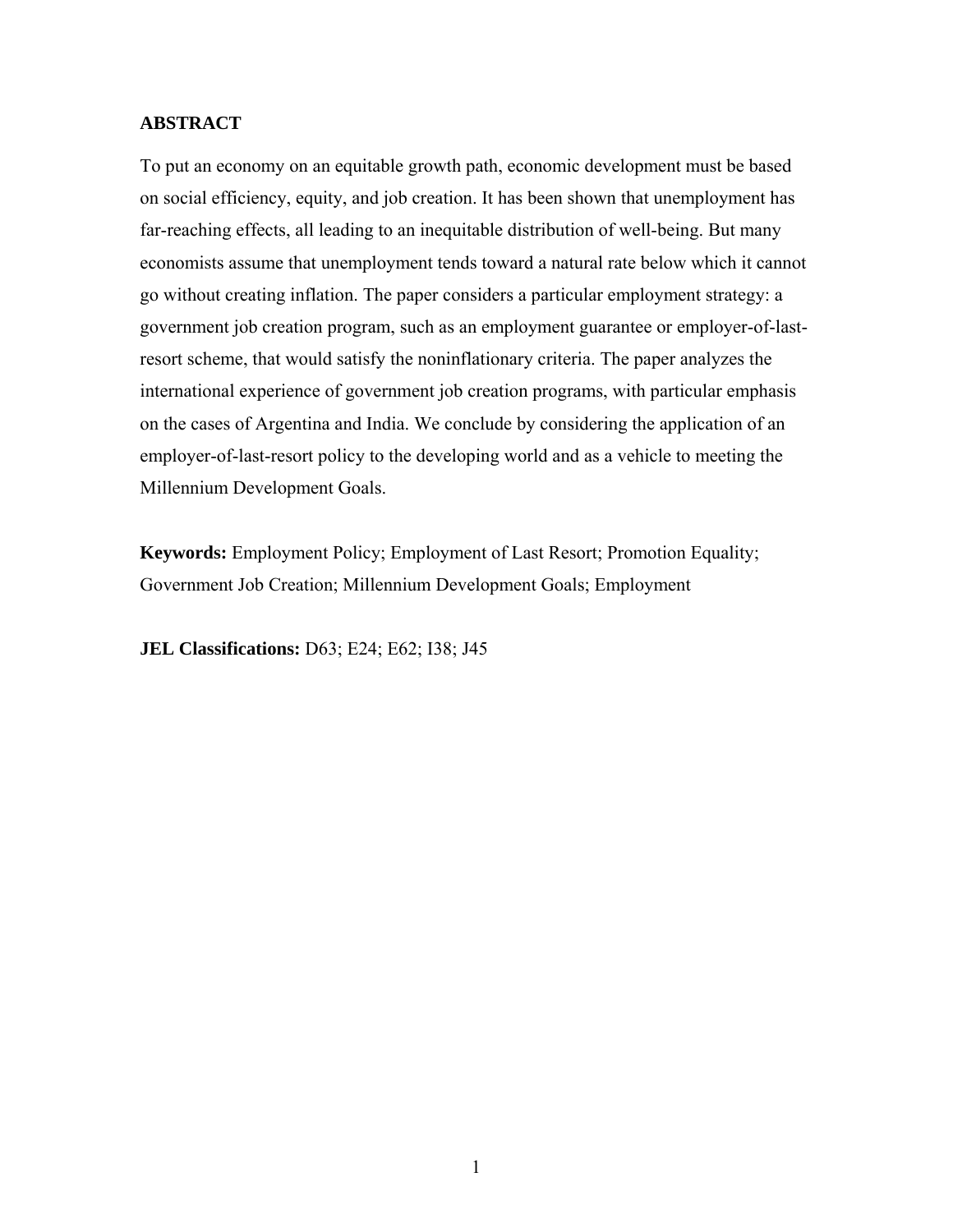"There is plenty of evidence that unemployment has many far-reaching effects other than loss of income, including psychological harm, loss of work motivation, skill and self-confidence, increase in ailments and morbidity (and even mortality rates), disruption of family relations and social life, hardening of social exclusion, and accentuation of racial tensions and gender asymmetries."

Amartya Sen (1999)

## **INTRODUCTION**

To put an economy on an equitable growth path, economic development must be underpinned by social efficiency, equity, and job creation. The challenge is drawing together the right mix of social, employment, and economic policy to achieve this end. The employment policy, in particular, should not lead to inflation, interfere with the microdecisions of individual firms, or replace existing jobs. Further, it must not rely upon the fine-tuning of aggregate demand to achieve outcomes. For employment policy, there are several options that appear to meet these criteria: work-time reduction, employment subsidies, and government job creation programs (such as employment guarantee schemes or employer of last resort approaches). The former two have been used extensively and have generated mixed outcomes. Experiments with work-time reduction strategies in Germany, the Netherlands, Belgium, France, Australia, and Japan have failed to yield employment increase, while employment-subsidy approaches interfere with employer decisions, thereby distorting the market mechanism (Papadimitriou 1998). The employment-subsidy strategy is one of the oldest policies proposed, going as far back as in Pigou (1933), Kaldor (1936), Hammermesh (1978), Haveman and Palmer (1982), and Phelps (1997). This strategy entails a partial offset of the cost to firms hiring additional workers from the public purse, but it is unlikely to achieve higher levels of employment, and instead the subsidized job recipient would substitute for the worker currently employed. There are also other forms of wage subsidies that have been used, such as the Earned Income Tax Credit (EITC) in the United States and the negative income tax (Tobin 1966; Tobin, Pechman, and Mieszkowski 1967) in other countries. The EITC has garnered support (Bluestone and Ghilarducci 1996) for boosting employment and the income of low-paid workers, and criticism (Garfinkel 1973) for not providing inducements for employment growth or incentives to hold onto a job. Any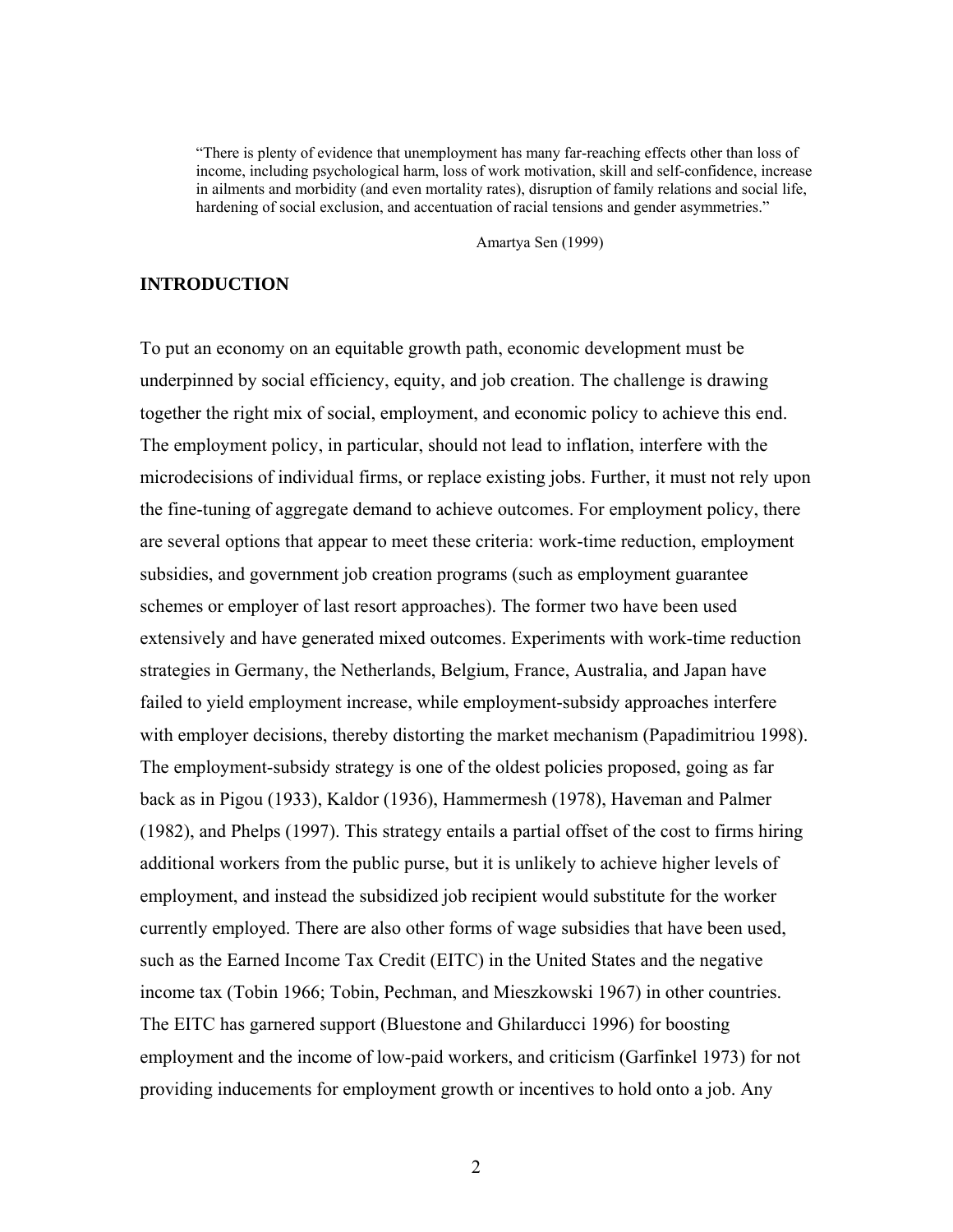form of wage subsidy, however, would have limited application in some developing countries where the private sector is not sufficiently developed. Similarly, programs that focus on training and increasing employability are also unlikely to stimulate higher levels of labor absorption.

 It should be noted that official statistics on levels and rates of unemployment should not be accepted without further inquiry. Ajit Singh<sup>1</sup> has suggested that one needs to define unemployment before discussing it, since the official measures do not reflect what is reality. On the one hand, the extreme definition of zero unemployment comes from the writings of the British economist William Beveridge (1945) as the state of the economy "having always more vacant jobs than the number of unemployed." On the other hand, the official unemployment rate in the United States, for example, does not take into account workers employed in the informal sector or those individuals who are out of the labor force—having been discouraged getting into it or having exhausted their unemployment benefits have stopped looking for a job—but desperately wanting a job. Further, official measures of unemployment do not distinguish in the calculations workers in part-time jobs (for economic reasons) from those in full-time positions and double count those who hold multiple part-time jobs. Thus, the official U.S. unemployment rate of 6.1 percent for August 2008, when adjusted to include the other categories of unemployed persons, turns out to be 10.7 percent (BLS 2008).

 In the next section we present the government direct job creation approach first proposed by Hyman Minsky (1965) from his concerns regarding the impending failure of the War on Poverty in the United States in the 1960s. We then discuss the relationship of such policy to fiscal and monetary policy space. In the subsequent section, we review the empirical evidence for these types of programs, paying particular attention to two of the most successful in Argentina and India. In the final section, we briefly discuss the insights that such a policy can provide to developing countries and the contribution of such policy in fulfilling the objectives of the Millennium Development Goals.

 $\overline{a}$ 

<sup>&</sup>lt;sup>1</sup> Private communication, July 2007.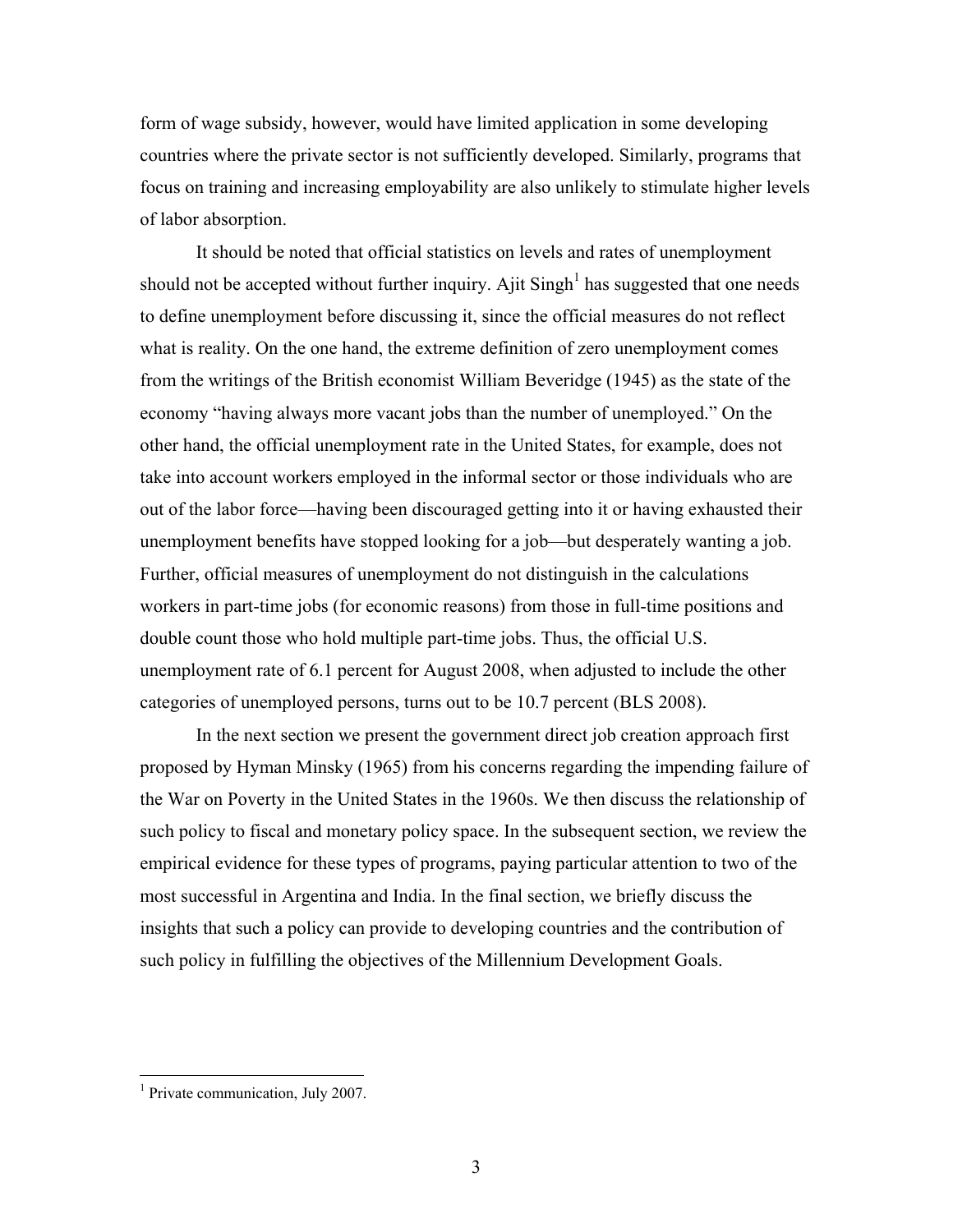# **MINSKY'S EMPLOYER OF LAST RESORT POLICY: THEORY AND PRACTICE**

Hyman Minsky was not the first economist to suggest that government play a role in ensuring full employment. In a very detailed paper, Fadhel Kaboub (2007) has suggested that the idea of government acting as employer of last resort dates as far back as the seventeenth century in the period after the Industrial Revolution when it was recognized that capitalist economies were ill-equipped to facilitate a state of full employment. Thus, we find in the writings of Sir William Petty in 1662 a suggestion that there will be a need for publicly employing the unemployed for building infrastructure, with the added benefits of keeping their "minds to discipline and their bodies to patience of more profitable labours, when need shall require it" (Petty 1899 [1662]).

 Concerned with the fiscal policies of the Kennedy and Johnson administrations in the 1960s, Minsky wrote "the liberals" War on Poverty was born out of neoclassical theory in which it is the poor—not the economy—that is to blame for poverty. The War on Poverty tried to "change the poor, not the economy" (Minsky 1971: 20). In Minsky's view what was missing from the poverty alleviation programs was the government's commitment to full employment and, accordingly, he was proposing an alternative that was based on "a targeted jobs program, paying decent wages that will successfully reduce poverty among the nonelderly in a politically digestible manner" (Minsky 1971: 20). This led him to advocate an employer of last resort policy in late 1960s and 1970s; he included a more sharpened version in his book *Stabilizing an Unstable Economy* (1986). Achieving full employment, he insisted, should not be based on subsidizing demand. The usual strategy entails financing conditions, fiscal inducements to invest, government contracts, transfer payments, and taxes that lead to chronic inflation and periodic investment booms, culminating in financial crises and instability. A better approach, he suggested, would be to develop a strategy for full employment that does not lead to instability, inflation, and unemployment. His proposal, further developed by Levy Economics Institute scholars (Forstater 1999; Papadimitriou 1998; Wray 1997), as well as William Mitchell (1998), envisaged the government becoming a "market maker for labor" by establishing a "buffer stock of labor." In effect, the government "buys" all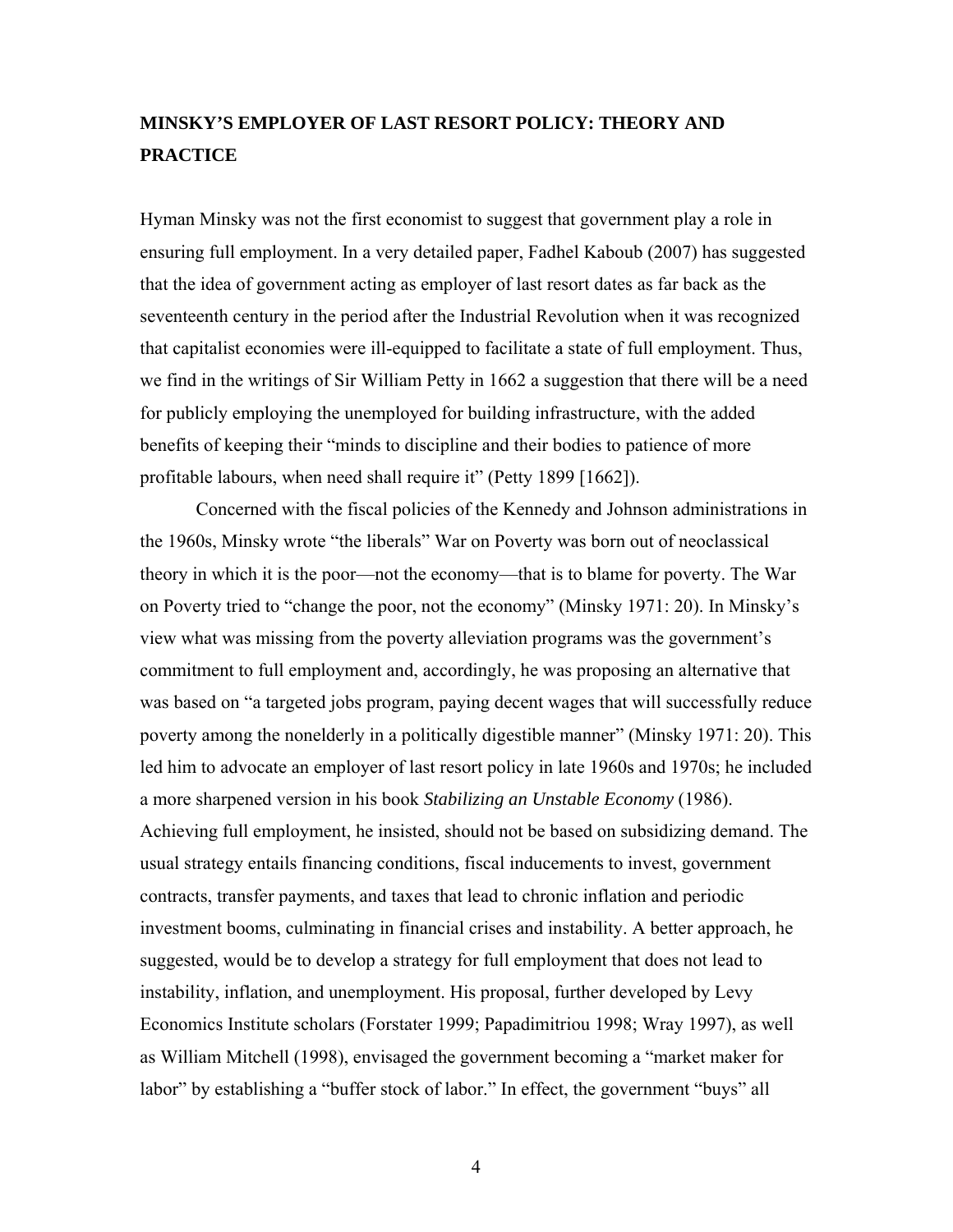unemployed labor at a fixed wage or "sells" it (provides it to the private sector) at a higher wage. The commodity (labor) used as a buffer stock always has a stable price. Thus, this approach to employment policy ensures full employment with price stability.

 In cases where private sector demand is insufficient to provide full employment, unemployment emerges and persists. It is only the government that can divorce profitability from the hiring of workers and can create an infinitely elastic demand for labor (Minsky 1986: 308). This requires government to take responsibility for providing employment to all those willing and able to work at or marginally below the prevailing informal sector wage. It is important to underscore that an employer of last resort would not and could not replace or eliminate other support programs directed to the disabled, the elderly, orphaned children, etc. Lessons from the New Deal programs during the Great Depression proved that government could successfully fulfill the role of employer of last resort by offering decent jobs that engaged people in socially and economically useful activities that did not compete with the private sector. President Franklin Roosevelt's government programs were many; they included The Public Works Administration, The Civil Conservation Corps, The National Youth Administration, Rural Electrification Administration, and Federal Emergency Relief Act. The economic conditions of those times (1929–33)—with a cumulative GDP decline of more than 45 percent, an unemployment rate of over 30 percent, and a wage income drop of 42.5 percent—were reversed and followed by the "golden period" of American capitalism.

 Is such an approach feasible in a contemporary economy? If we consider the true U.S. unemployment picture presently, as discussed earlier, where over 15 million persons are either unemployed or underemployed, the answer would clearly be in the affirmative. Would it be affordable and would it be consistent with a fiscally responsible government? Simulations for the United States, Australia, and the United Kingdom (which exclude income multiplier effects) reveal that such a program would cost between 1 and 3.5 percent of GDP, which would be affordable for most governments. When the multiplier effects of such a program are considered (resulting from the rising incomes of jobguarantee workers and increased demand), the potential benefits extend far beyond the program budget and wage bill. Crude calculations for the United States indicate that an employer of last resort program covering seven million persons would provide an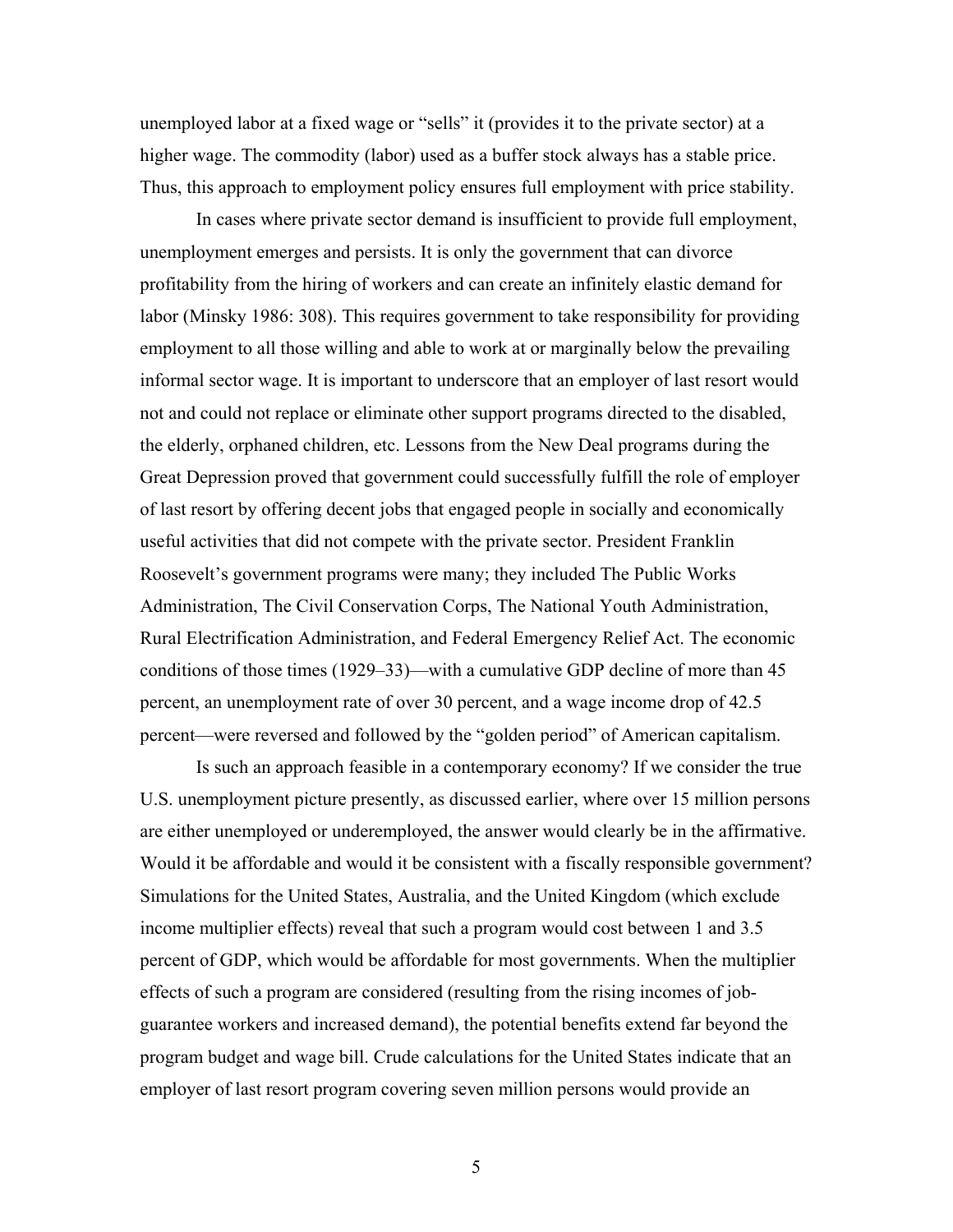additional increase of close to 2 percent of GDP, at a program cost of about 1 percent of GDP, as shown in table 1. Beyond the actual cost and multiplier effects of such an intervention, there is a need for consideration of the effects that such a program would have on monetary and fiscal policy, and whether such a program is truly sustainable.

 In regard to fiscal policy, government spending creates private sector assets in the banking system; taxation creates private sector debts to the government, which must be financed with those assets. If taxes exceed government spending, the private sector is in net deficit, that is, insolvent. If the private sector holds assets for other convenience purposes, financial stability requires a government deficit over time, equal to the private sector's demand for money balances (saving). Thus, private sector debt or saving is intrinsically related to the government surplus or deficit.

 In regard to monetary policy, government spending increases commercial bank reserves. Excess commercial bank reserves drive overnight interbank interest rates to zero. Therefore, to keep interest rates at a desired rate, the government borrows from the reserves of commercial banks. As borrower of last resort it can effectively fix the overnight interbank interest rate (the central bank sets the interbank rate target). The experience of Japan, which set its interest rate at close to zero throughout the 1990–2007 by not paying interest on reserves and net-issuing fewer public bonds than would be required to offset operating factors at the Bank of Japan, clearly illustrates this point.

 Interest rates are thus not constrained by the willingness of the private sector to buy government debt or by the size of the government deficit. A government with a fiat currency is not required to borrow or issue debts in order to deficit spend. It follows that the government can always set the overnight interbank interest rate, independent of the size of the deficit or high debt to GDP ratios, without the onset of interest rate increases, currency depreciation, inflation, or destabilization. Therefore, it is possible to finance an employment guarantee program in the same manner that all other government expenditure is financed. Governments spend by crediting bank accounts and tax by debiting them. Excess reserves are drained as part of the interbank interest rate targeting procedure. This perspective emanates from the principle of "functional finance"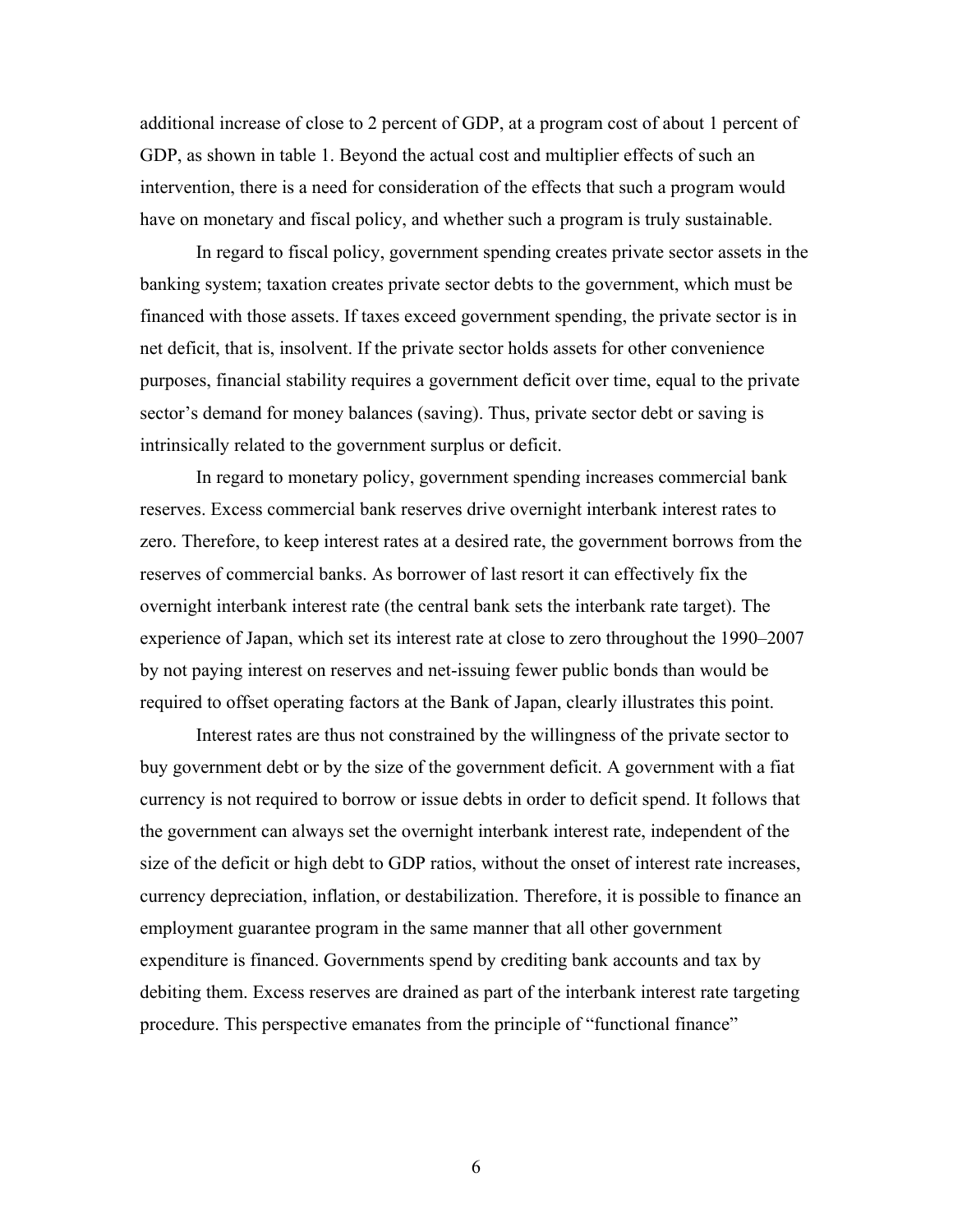developed by Abba Lerner in  $1943<sup>2</sup>$  and is in contrast to the mainstream view of "sound finance."

 Traditional/orthodox approaches to fiscal and monetary policy that seek to discipline by minimizing budget deficits and maintaining high real interest rates ultimately undermine domestic mobilization. Given the social and economic consequences of unemployment outlined by Amartya Sen (1999), policy that neglects to let the economy grow equitably is fiscally and socially irresponsible. A responsible fiscal position would ensure that the economy delivers full employment with price stability. If demand in the private sector is insufficient to provide full employment, governments should use domestic policy space to mobilize labor resources to engage communities in socially and economically meaningful activities. A program that engages labor in productive employment has the further benefit of increasing flexibility in the labor market by creating and maintaining a work-ready supply of labor that is capable of meeting the demands of employers in the private sector.

## **DIRECT JOB CREATION: THE INTERNATIONAL EXPERIENCE**

Direct job creation programs are not limited to those implemented in the United States in response to the Great Depression; the international experience of such programs is extensive. As table 2 shows, these sort of programs can be classified as addressing specific economic motivations. The program in Sweden (1938–70) was the "right to work"; the Maharashtra State Employment Guarantee program in India was the "right to food," while their national program (NREGA) enacted in 2005 is an entitlement or a "right to employment" program. Other prominent examples of emergency public works programs were implemented in Indonesia and South Korea responding to the East Asian financial crisis, and Argentina's Heads of Households (*Jefes*) Plan in response to that country's crisis in 2001. Similarly, the social funds programs were set up to ameliorate the effects of structural adjustment as those in Bolivia (1986), Chile (1975–1987), Peru

<sup>&</sup>lt;sup>2</sup> "The central idea is that government fiscal policy, its spending and taxing, its borrowing and repayment of loans, its issue of new money and its withdrawal of money, shall all be undertaken with an eye only to the *results* of these actions on the economy and not to any established traditional doctrine about what is sound or unsound." (Lerner [1943], emphasis in original. Quoted in Kaboub [2006: 7]).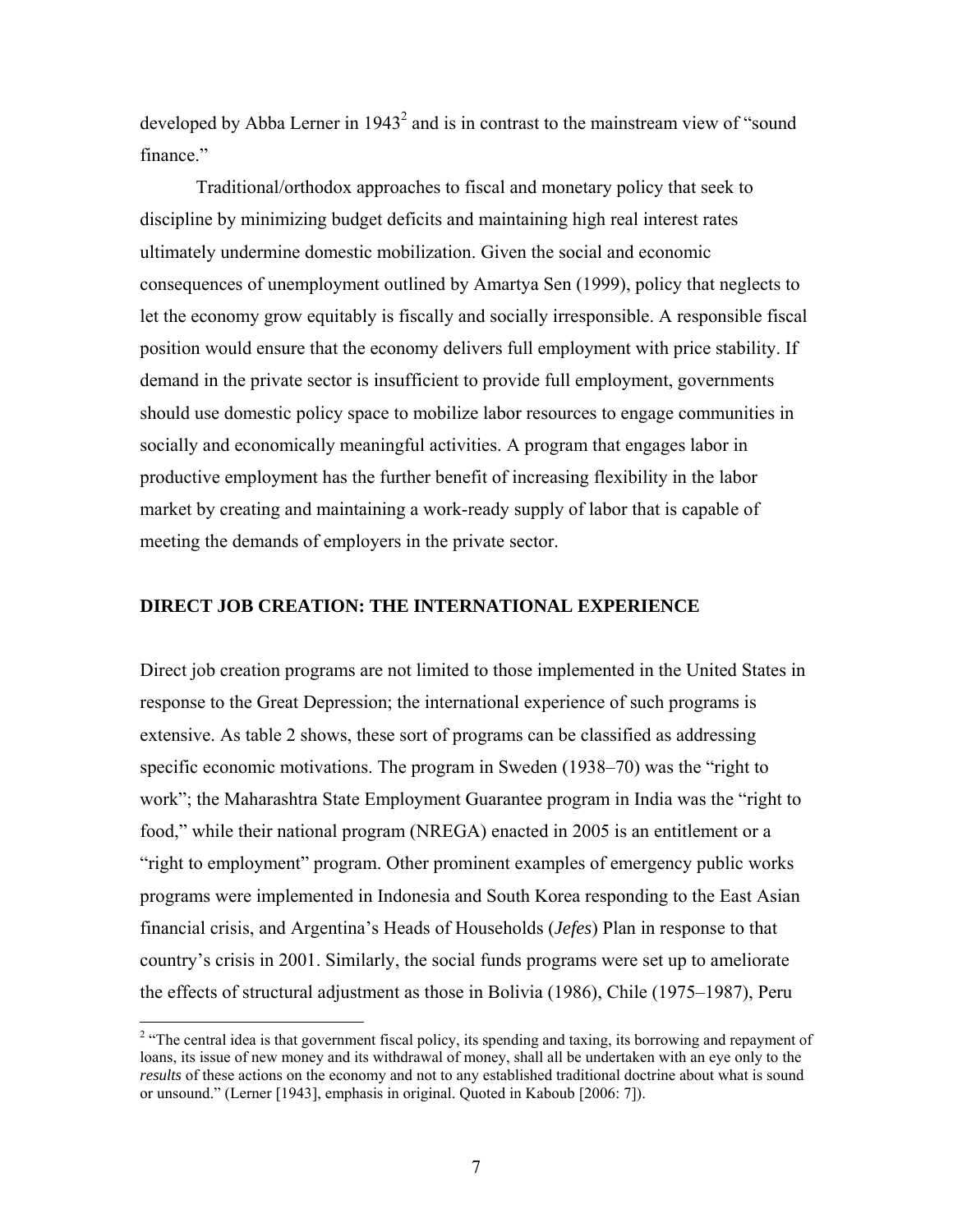(1991), and the Expanded Public Works Programme in South Africa in 2004. Another motivation for such strategy was the ILO's extensive employment-based intensive public works programs throughout Africa.

 The programs in Argentina and India are of particular significance in that they offer the opportunity for lessons to be drawn from their implementation, successes, and needs for improvement. To these, we turn next.

#### **Argentina's** *Plan Jefes y Jefas de Hogar*

December 2001 saw Argentina's economic and social crisis peak. The social unrest demanded an intervention that would reduce poverty and unemployment, while boosting domestic demand to facilitate recovery of the economy from three years of recession. Argentina's experience with labor market programs is extensive; previously the government had experimented with training programs, wage subsidies, and various other targeted job creation programs, as well as quota job creation programs such as the *Trabajar* program (1995–2002). While *Trabajar* consistently received positive reviews, the scale of the intervention was not capable of providing the necessary safety net for the large-scale social dislocation, poverty, and unemployment precipitated from the 2001– 2002 economic crisis.

 To relieve the consequences of the economic crisis, the government introduced the *Plan Jefes y Jefas de Hogar Desocupados* (*Jefes*) in April 2002. The program offered 150 pesos per month for four hours of work daily to a head of household with children younger than 18 years of age or households caring for people with disabilities. The *Jefes*  program was unique in that it did not set an artificial cap on the number of beneficiaries from the target group who were able to access the program (Kostzer 2007).

 Participants were to work in community services, microenterprises (typically agricultural), and small construction/maintenance activities or were to engage in training programs, particularly those concerned with completion of secondary schooling. The *Jefes* program was augmented with the *Programa de Emergencia Laboural* (PEL), which provided the same wage-income benefit and work opportunity for those in need of social assistance, but were not eligible for *Jefes*. At the program's peak, nearly two million households (1.6 million in *Jefes* and 300,000 in PEL) were engaged in socially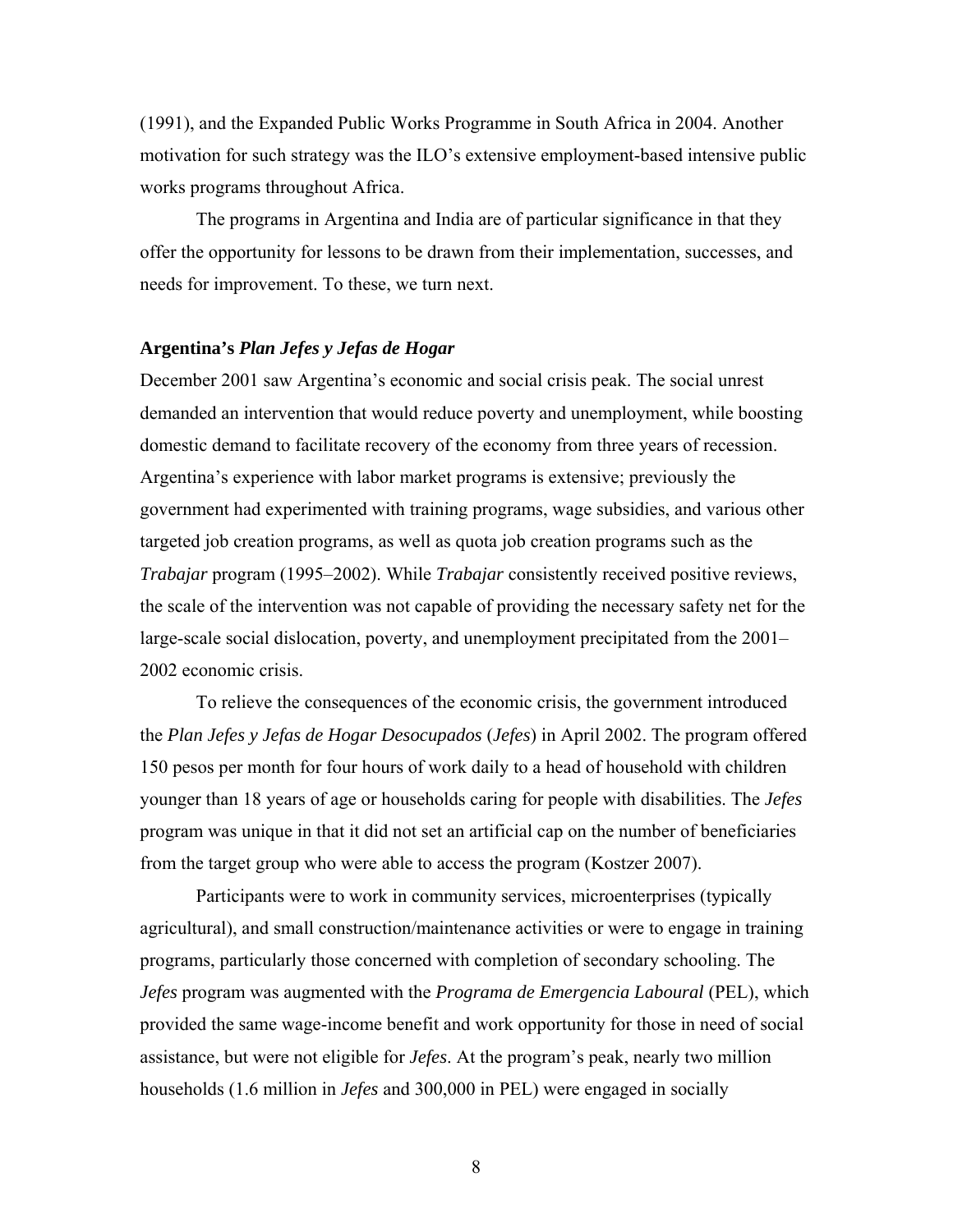meaningful work opportunities. In total, the two programs represented 5 percent of the population (37 million) and 13 percent of the labor force (Kostzer 2007).

 Thus far the assessment of the *Jefes* program reveals many lessons about employment guarantee/job creation programs. First, the target population was wellfocused on poor households with children. Second, over 55 percent of households had at least one basic need unmet, such as inadequate sanitation or housing. Third, over 75 percent of program beneficiaries had not completed secondary education and over 65 percent were in the bottom quintile for national income. Fourth, the program increased income for poor households and was effective in addressing indigence (food/shelter), but did not pull households above the poverty line (Tcherneva and Wray 2005a) and had no appreciable impact on the country's Gini coefficient. Finally, *Jefes* also encouraged a large influx of women into the labor market, with women making up more than 60 percent of program participants.

 The limited offer of employment forced households to decide who would participate in the program and often women entered the program while their husbands remained unemployed or sought employment in the informal economy. There were also some implementation and supervision problems, as well as some relatively rare cases of mismanagement, corruption, and favoritism/discrimination. Possible remedies to these problems exist in program expansion to further reduce unemployment and underemployment. Solutions would involve relaxation of program entry requirements so that more than one family member could participate in the program. Further, if household income were increased to 300 pesos a month, the program would become more effective at lifting families out of poverty (Tcherneva and Wray 2005b).

 The *Jefes* program effectively empowered communities and allowed them to address deficiencies in local service delivery and infrastructure. The decentralized model of administration required local and municipal governments to assess the most pressing needs and available resources of their communities in order to ensure that *Jefes* projects could provide a valid contribution to local economic recovery.

 As the economy began to recover, beneficiaries exited the program for work offered at higher remuneration in the private sector. While this program was not the government's primary strategy for economic recovery, it was very complimentary to the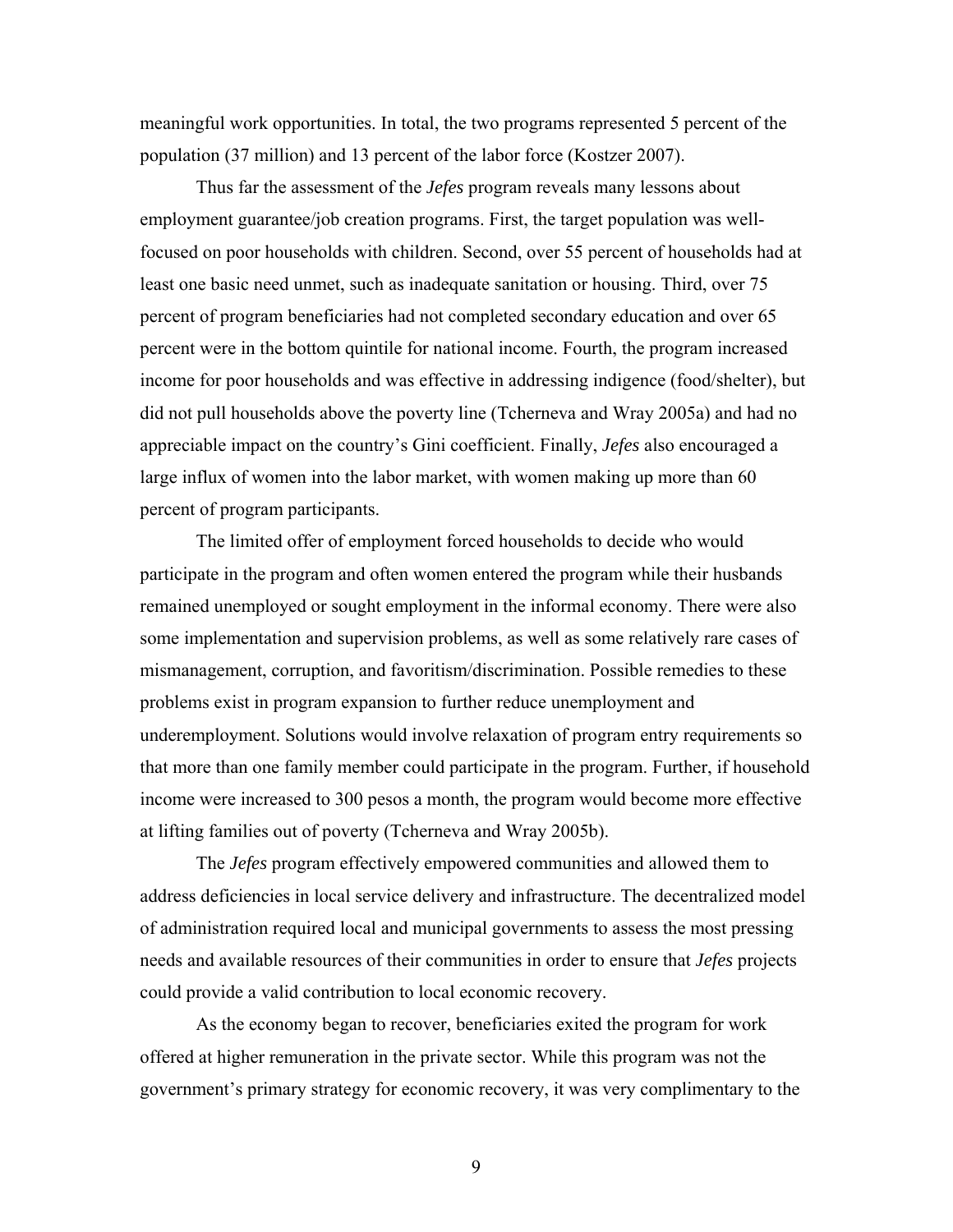government's adopted macroeconomic framework. The program fulfilled an essential role during a turbulent period, providing both a social and economic context that contributed to stabilization of the exchange rate, consumer and producer prices, and GDP recovery. Indeed, it is estimated that the cost of the program is about 1 percent of GDP while the multiplier effects of the *Jefes* program, at its peak, could potentially add 8,327 million pesos to GDP annually (or 2.49 percent of GDP).

 While the *Jefes* program was a limited employment guarantee scheme implemented as an emergency response to crisis, it provides a relevant example of successes and issues that emerge from the implementation of such an initiative. Domestic consensus, for instance, is a very necessary program element, as the initiative relies heavily on local/municipal government and the commitment of individuals for implementation. The general sentiment of the program's beneficiaries put to rest criticisms on the feasibility of the *Jefes* plan. Ensuring sustainability, however, an employment strategy of this sort must be financed by a sovereign federal government. The social and economic consequences of *Jefes* reveal that even limited employment guarantee programs can have a substantial impact on the quality of life in local communities.

## **India's Employment Guarantee Schemes**

India has a long history of guaranteed employment programs, with the largest of them having started some forty years ago in the state of Maharashtra in response to a devastating drought in 1972. The program was organized toward achieving two objectives: guarantee of employment and improvement of rural infrastructure. It was also based on the principle of the right-to-work for everyone over 18 years in the rural areas of the region. The main characteristics of the program included: productive employment, (i.e., labor-based public works projects); projects aimed at improving productivity of agriculture; fixed wages that were based on the quality and quantity of work (piece-rate), but an average workday of good work would earn the day's minimum wage together with some welfare support programs; and lastly, financing of the program was through new taxes and surcharges. The program was supervised by both the Ministry of Planning at the state level and at the district level by the district collector (Hirway and Terhal 1994).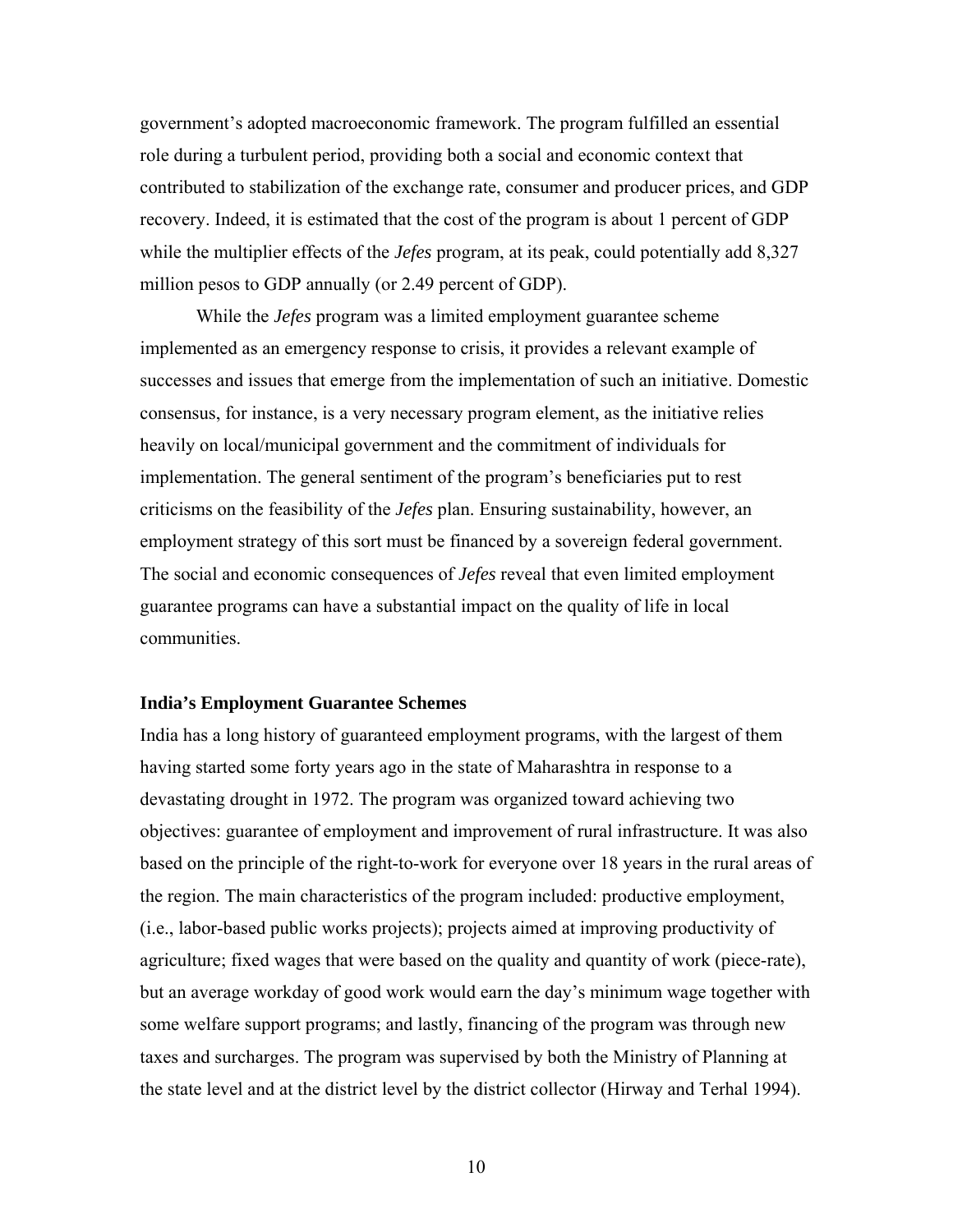Productive employment included labor that was primarily devoted to projects such as moisture and water conservation (i.e., irrigation projects, canal construction, percolation, storage tanks, etc.), soil conservation, land development, forestation, roads, and flood prevention and protection (Hirway and Terhal 1994: 109). The annual program cost has hovered around 1 percent of GDP and, until 2001–02, had cumulatively generated 3.7 billion days of work. During 2001–02 alone, the program generated 160 million days of work at a cost of Rs 9,417 million, representing less than 1 percent of GDP.

 The Maharashtra experience has had a number of variegated effects on the projects constructed, conditions of poverty, and the organization of labor. As was the experience with other employment programs in post-colonial India, the program had a number of weaknesses including low coverage, a large fraction of participants were not drawn from the neediest groups, a large bureaucracy, little community involvement, corruption, and limited participation of women. Assessments of the program's overall effectiveness were mixed (Acharya 1990; Godbole 1990; Hirway and Terhal 1994: 111). It has, however, been shown that the program was financially sustainable, has generated supplementary employment and income for many workers, and the assets constructed under the aegis of the program have contributed to the growth in agriculture, the dairy industry, and horticulture. Finally, in some segments of the state's labor force, the program has resulted in strengthening the organization of workers and contributed to the impetus that brought about the National Rural Employment Guarantee Act (NREGA).

 The National Rural Employment Guarantee has two objectives: (i) provide a job to landless labor and marginal farmers in nonagricultural seasons, and (ii) create durable assets to increase land productivity that will reverse decreasing agricultural output (Mehrotra 2008). These objectives will be accomplished by guaranteed employment of least 100 days to poor rural adults, within a five-kilometer radius of their homes, at the statutory minimum wage along with some training and upgrading of skills, as well as offering subsidized children's daycare costs to those who need it. The legislation's first phase, beginning in 2006, covers the 200 poorest rural districts and, within five years, is to cover all rural districts of the entire country (Antonopoulos 2007).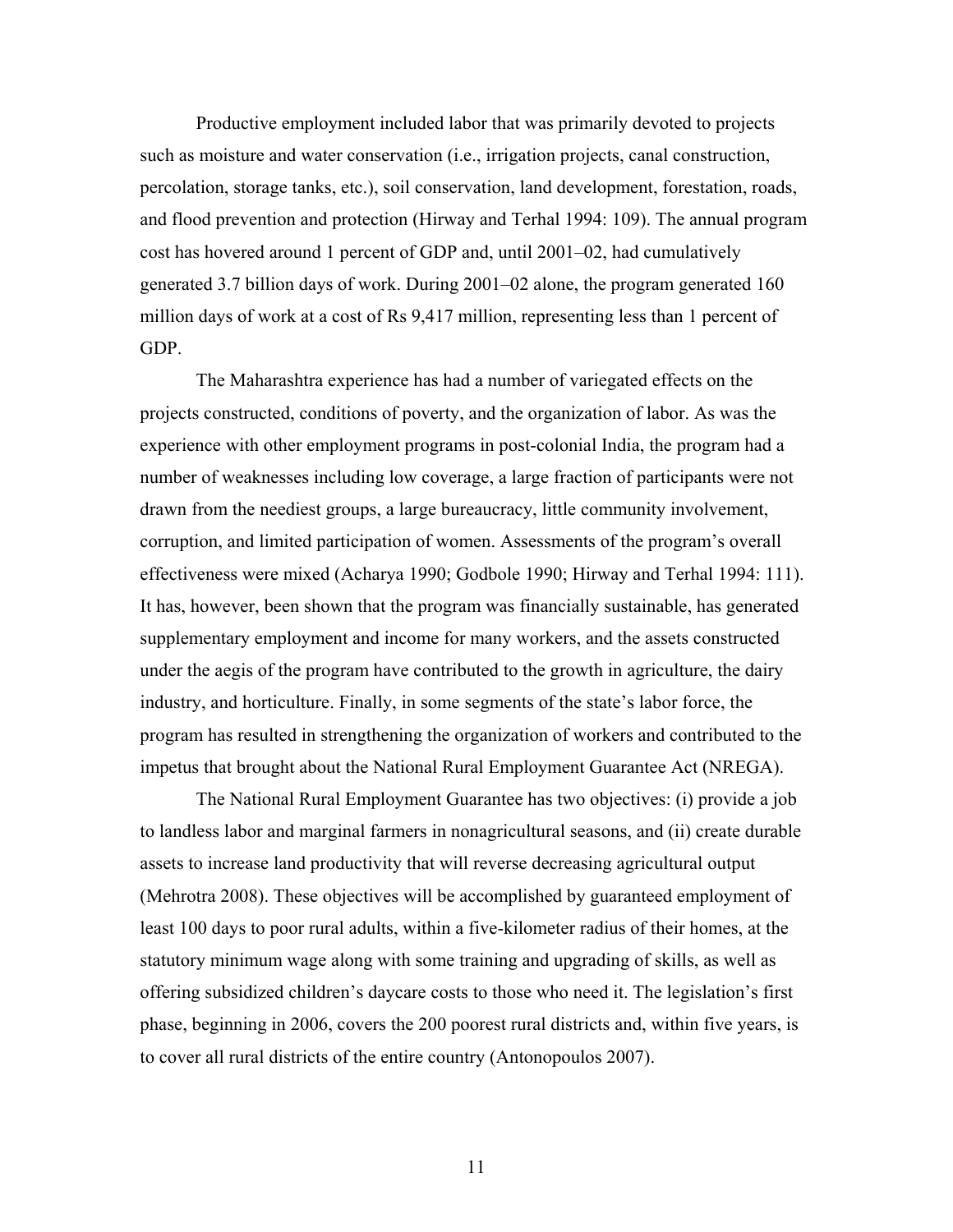The national program was also designed to remedy many of the weaknesses of previous programs. It introduced a rights-based framework, a legal guarantee to employment that could not be budgeted-out at will, fulfillment of job requests within 15 days, providing incentives for performance and disincentives for nonperformance, and instituting demand-based resource availability and accountability of program results through social audits (Mehrotra 2008: 27). Preliminary evaluations of the program (as reported by the Ministry of Rural Development) indicate that in 2006–07 it generated 905 million person-days of work for the initial 200 districts, while the next year (2007–08) the person-days of work increased to 1,437 million, reflecting expansion of coverage to 330 districts and improved means of implementation. There are many important challenges ahead, however, for the program to fully realize its objectives. The urgent needs are to minimize corruption, to increase transparency of wage payments, to further increase the number of person-days of work per household, to decrease the administrative costs in running the program, and to further increase land productivity and growth rate in agricultural output (Mehrotra 2008: 30–32).

## **CONCLUSION**

Full employment is a necessary ingredient for equitable growth outcomes. An effectively designed employment guarantee program can provide a universally accessible social safety net, while contributing to social and economic developmental goals. Such a program need not come at the expense of other social transfers or infrastructure investment. To put the economy on an equitable growth path there must be adequate education, healthcare, and social grants available to mitigate poverty and improve the quality of life of the working poor. Underpinning this should be fiscal and monetary sovereignty and floating exchange rates to enable governments to effectively engage domestic policy.

 For economies lacking monetary sovereignty and with fixed exchange rates, other financing modalities can be utilized. "Functional finance" can be replaced with "sound finance" for nonsovereign currency countries with floating exchange rates (such as the member states of the Eurozone and those constrained to enter the Eurozone membership,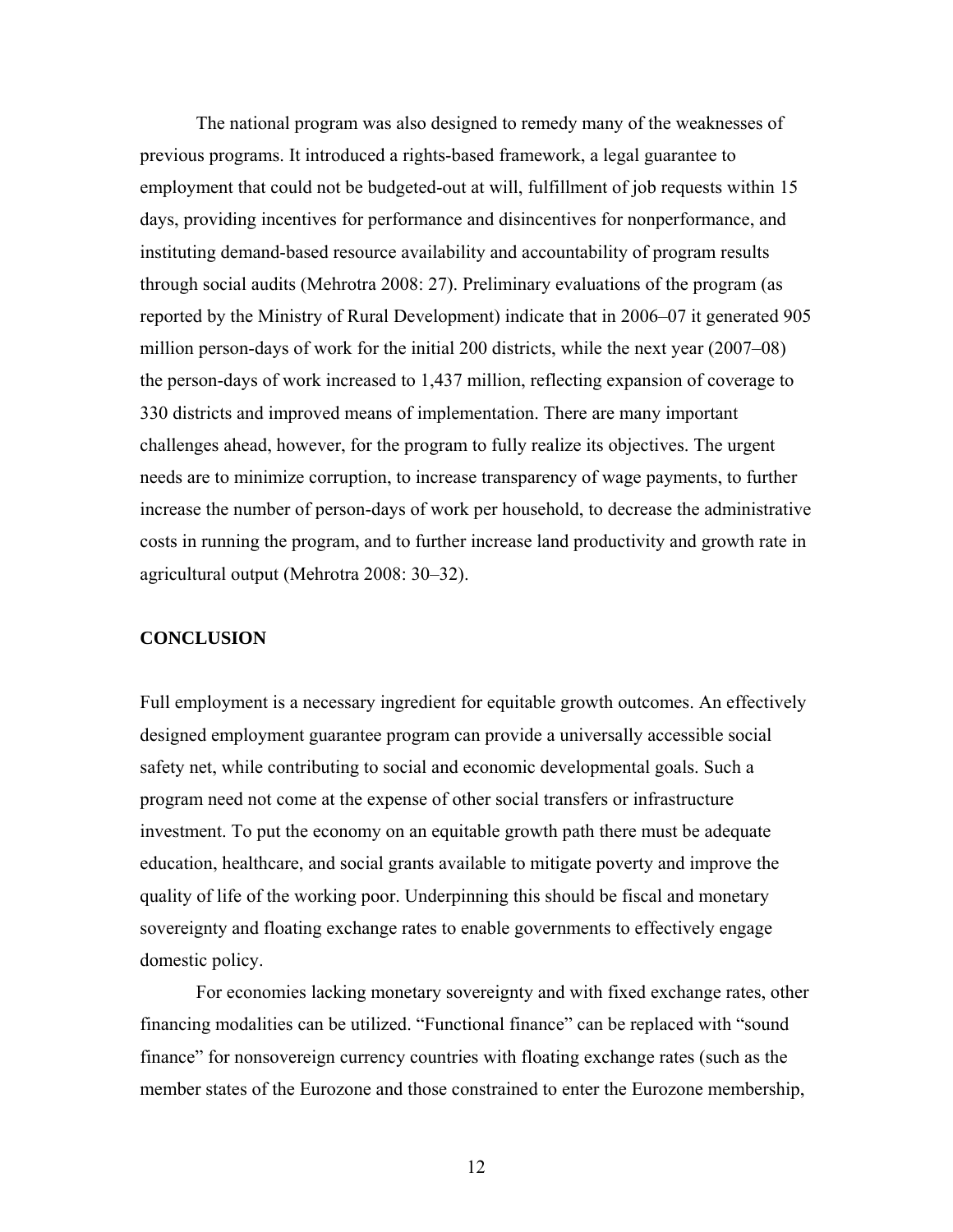as well as those countries with sovereign currency, but with fixed exchange rates). A combined modality of sound finance, together with international aid—such as Overseas Development Assistance (ODA) for low middle-income (Mexico) and low-income countries (post-conflict countries)—can be the more appropriate financing mechanism. Finally, for the resource wealthy nations, a portion of the resource revenue can be used for financing ELR programs. Iran, Iraq, and Russia (oil producers); South Africa (diamond and gold); Brazil and Chile (minerals and metals); and Brazil and China (financial reserves) come to mind in the last category as good candidates for such financing.

 How can an ELR program be implemented in a developing economy? The usual characteristics of some developing economies are: (i) abundant underutilized labor; (ii) production that is limited to a small range of commodities; (iii) exports that are limited; (iv) imports are substantial; (v) the informal sector is significant with large wage disparities from the formal sector; (vi) the administrative capacity of the national government is limited; (vii) domestic infrastructure is inadequate to facilitate expansion of productive capacity; and (viii) the exchange rate is most likely pegged (Wray 2007).

 These characteristics, when considered within the required framework of achieving the Millennium Development Goals as adopted by a United Nations General Assembly resolution, present serious challenges ahead. Even though there is no specific employment goal in the MDGs, a subsequent general assembly resolution recognized the goal of full and productive employment.<sup>3</sup> The inclusion of full and productive employment and decent work for all as part of the MDGs notwithstanding, a properly designed ELR program can contribute toward the realization of all MDGs as is shown in table 3.

 The implementation of an ELR program for developing countries is, nevertheless, particularly challenging and will most likely need to be accomplished in stages. The program's monetary wage must be equal to the average wage in the informal sector and

 $\overline{a}$ 

<sup>&</sup>lt;sup>3</sup> United Nations General Assembly Resolution 60/1 and the 2006 Economic and Social Council, E/2006/L.8 state that the UN must "Make full and productive employment and decent work for all, including for women and young people, a central objective of relevant national and international policies and national development strategies and to be part of efforts to achieve the internationally agreed development goals, including the Millennium Development Goals" (quoted in Kregel [2006]).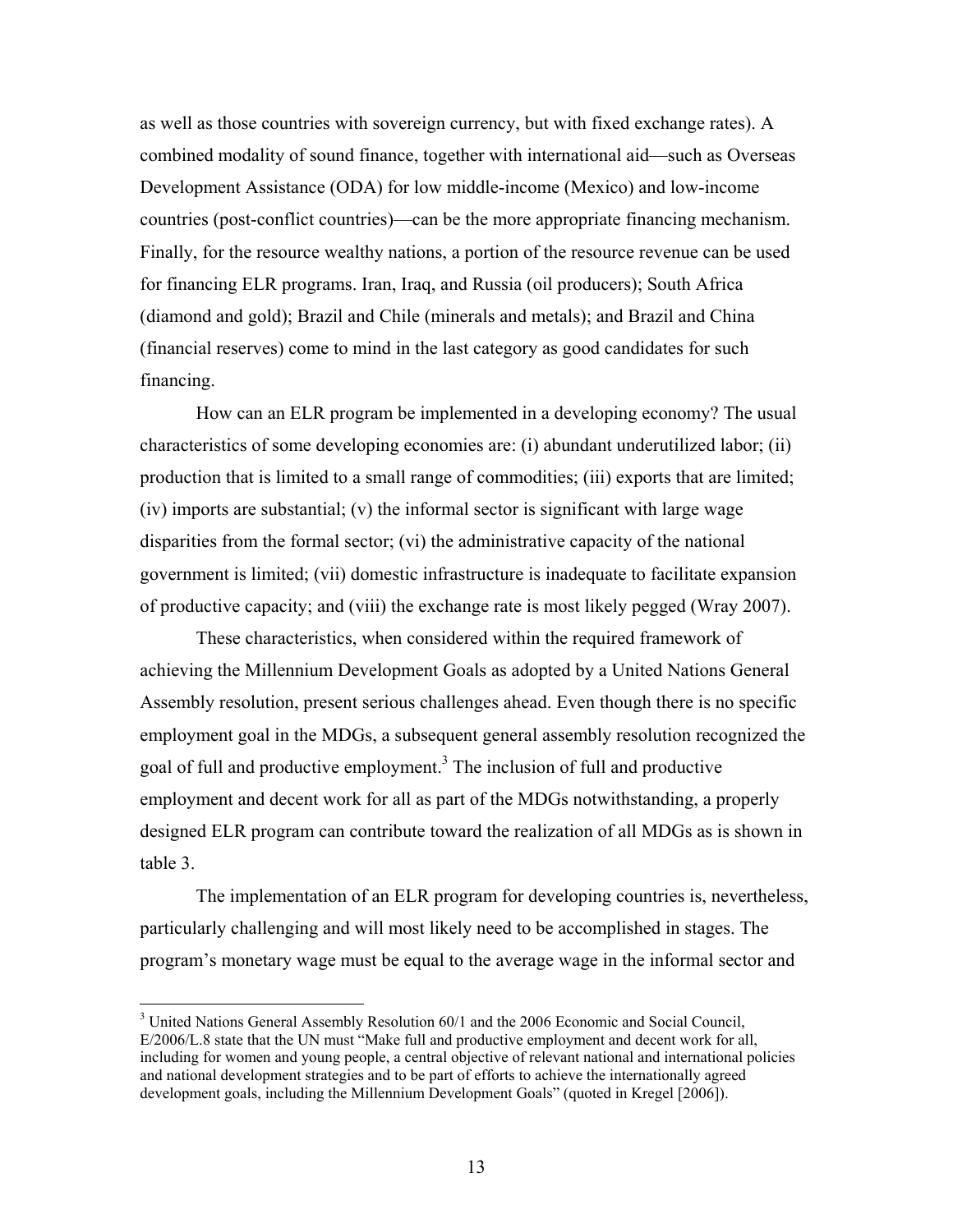should include some market provision of necessities, for example, domestically produced food and clothing, shelter, and other basic services (Wray 2007). Priority needs to be given to infrastructure development to reduce business costs and attract private investment. Each community project should be administered and supervised locally and should not compete with the private sector. Finally, financing and technical assistance will be needed through international aid, and the majority of expenditures should be directed to domestically produced goods with no impact on goods imports.

 As a final word, we should be reminded that when work disappears, it weakens and destroys the human condition by decreasing human and social capital, increasing poverty, disempowering even further the disenfranchised and women, and insuring social exclusion. An employer of last resort policy is likely to reverse these effects.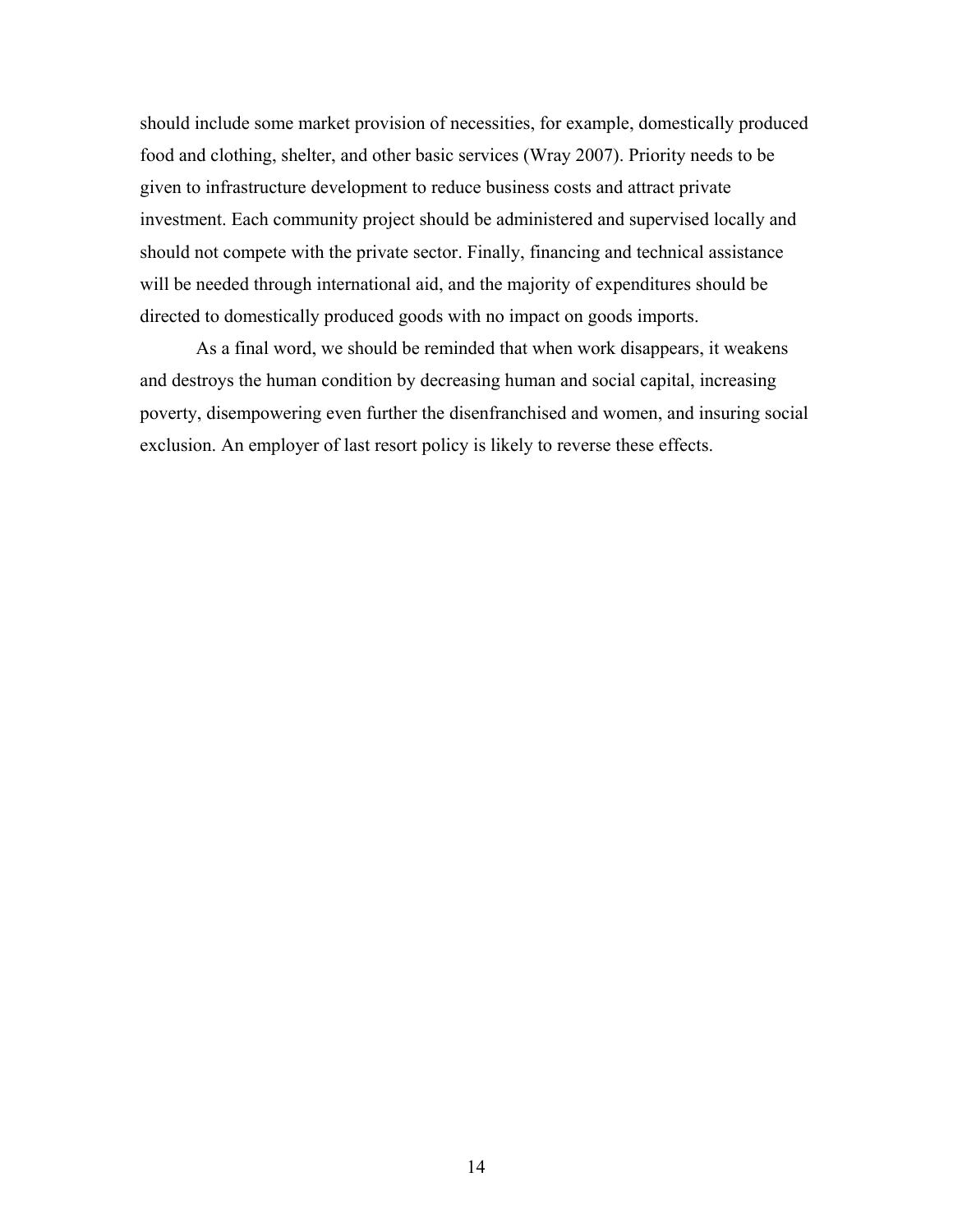## **REFERENCES**

- Acharya, S. 1990. *The Maharashtra Employment Guarantee Scheme: A Study of Labour Market Intervention*. International Labour Organization. New Delhi: ARTEP.
- Antonopoulos, R. 2007. "The Right to a Job, the Right Types of Projects: Employment Guarantee Policies from a Gender Perspective." Working Paper No. 516. Annandale-on-Hudson, NY: The Levy Economics Institute of Bard College.
- Beveridge, W. 1945. *Full Employment in a Free Society*. New York: Norton.
- Bluestone, B., and T. Ghilarducci. 1996. *Making Work Pay.* Public Policy Brief No. 28. Annandale-on-Hudson, NY: The Levy Economics Institute of Bard College.
- Bureau of Labor Statistics (BLS). 2008. "The Employment Situation: August 2008." Washington, D.C.: U.S. Government Printing Office.
- Forstater, M. 1999. *Public Employment and Flexibility.* Public Policy Brief No. 30. Annandale-on-Hudson, NY: The Levy Economics Institute of Bard College.
- Garfinkel, I. 1973. "A Sceptical Note on 'The Optimality' of Wage Subsidy Programs." *American Economic Review* 63(3): 447–53.
- Godbole, M. 1990. *Rural Employment Strategy: A Quest in the Wilderness*. Bombay: Himalaya Publishing House.
- Hammermesh, D.S. 1978. "Subsidies for Jobs in the Private Sector." in Palmer, J. (ed.) *Creating Jobs.* Washington, D.C.: Brookings Institution.
- Haveman R.H., and J.L. Palmer. 1982. *Jobs for Disadvantaged Workers.* Washington, D.C.: Brookings Institution.
- Hirway, I., and P. Terhal. 1994. *Towards Employment Guarantee in India.* Indo-Dutch Studies on Development Alternatives. New Delhi: Sage Publications.
- Kaboub, F. 2007. "Employment Guarantee Programs: A Survey of Theories and Policy Experiences." Working Paper No. 498. Annandale-on-Hudson, NY: The Levy Economics Institute of Bard College.
- Kaldor, N. 1936. "Wage Subsidies as a Remedy for Unemployment." *Journal of Political Economy* 44(6): 721–42.
- Kostzer, D. 2007. "Argentina: A Case Study on the Plan *Jefes y Jefas de Hogar Desocupados*, or Employment Road to Recovery." Working Paper No. 534. Annandale-on-Hudson, NY: The Levy Economics Institute of Bard College.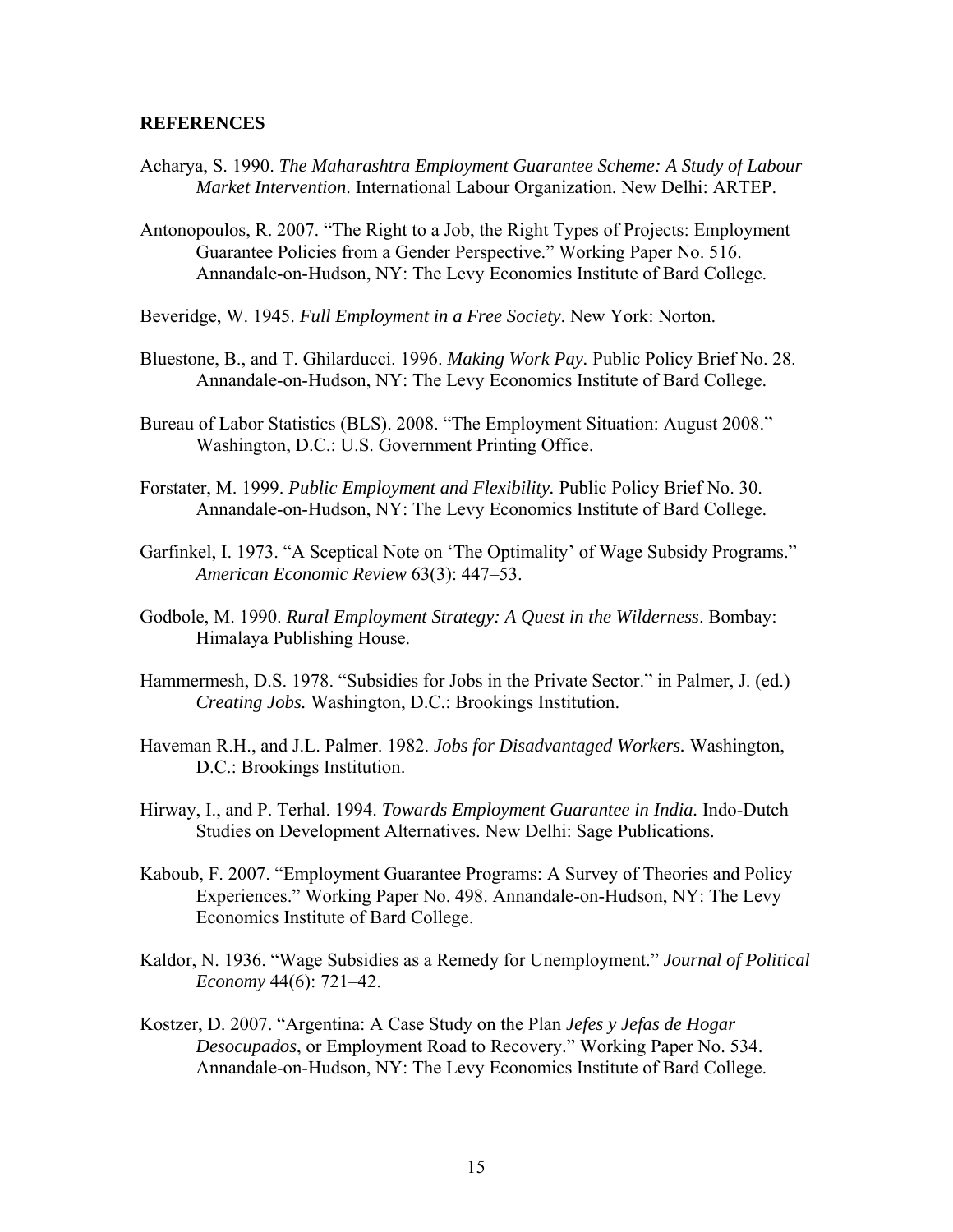- Kregel, J. 2006. "ELR as an Alternative Development Strategy." Presentation at The Levy Economics Institute conference *Employment Guarantee Policies—Theory and Practice*, October 13–14.
- Lerner, A.P. 1943. "Functional Finance and the Federal Debt." *Social Research* 10(1): 38–51.
- Mehrotra, S. 2008. "NREG Two Years On: Where Do We Go from Here?" *Economic and Political Weekly* 43(31): 27–35.
- Minsky, H.P. 1986. *Stabilizing an Unstable Economy.* New Haven: Yale University Press.

——. 1971. "Where Did the American Economy—and Economists—Go Wrong?" Unpublished manuscript.

————. 1965. "The Role of Employment Policy." in Gordon, M.S. (ed.) *Poverty in America*. San Francisco: Chandler.

- Mitchell, W. 1998. "The Buffer Stock Employment Model and the NAIRU: The Path to Full Employment." *Journal of Economic Issues* 39(1): 235–44.
- Papadimitriou, D.B. 1998. "(Full) Employment: Theory and Practice." Working Paper No. 258. Annandale-on-Hudson, NY: The Levy Economics Institute of Bard College.
- Petty, W. 1899. *The Economic Writings of Sir William Petty*, Vol. 1 (1662). Cambridge, UK: Cambridge University Press.
- Phelps, E.S. 1997. *Rewarding Work.* Cambridge, MA: Harvard University Press.
- Pigou, A.C. 1933. *The Theory of Unemployment*. London: Macmillan.
- Sen, A. 1999. *Development as Freedom.* New York: Knopf; Oxford and Delhi: Oxford University Press.
- Tcherneva, P., and L.R. Wray. 2005a. "Employer of Last Resort: A Case Study of Argentina's *Jefes* Program." Working Paper No. 41. Kansas City, MO: Center for Full Employment and Price Stability.

————. 2005b. "Is Argentina's *Jefes de Hogar* an Employer of Last Resort Program?" Working Paper No. 43. Kansas City, MO: Center for Full Employment and Price Stability.

Tobin, J. 1966. "The Case for an Income Guarantee." *Public Interest* 1(4): 31–41.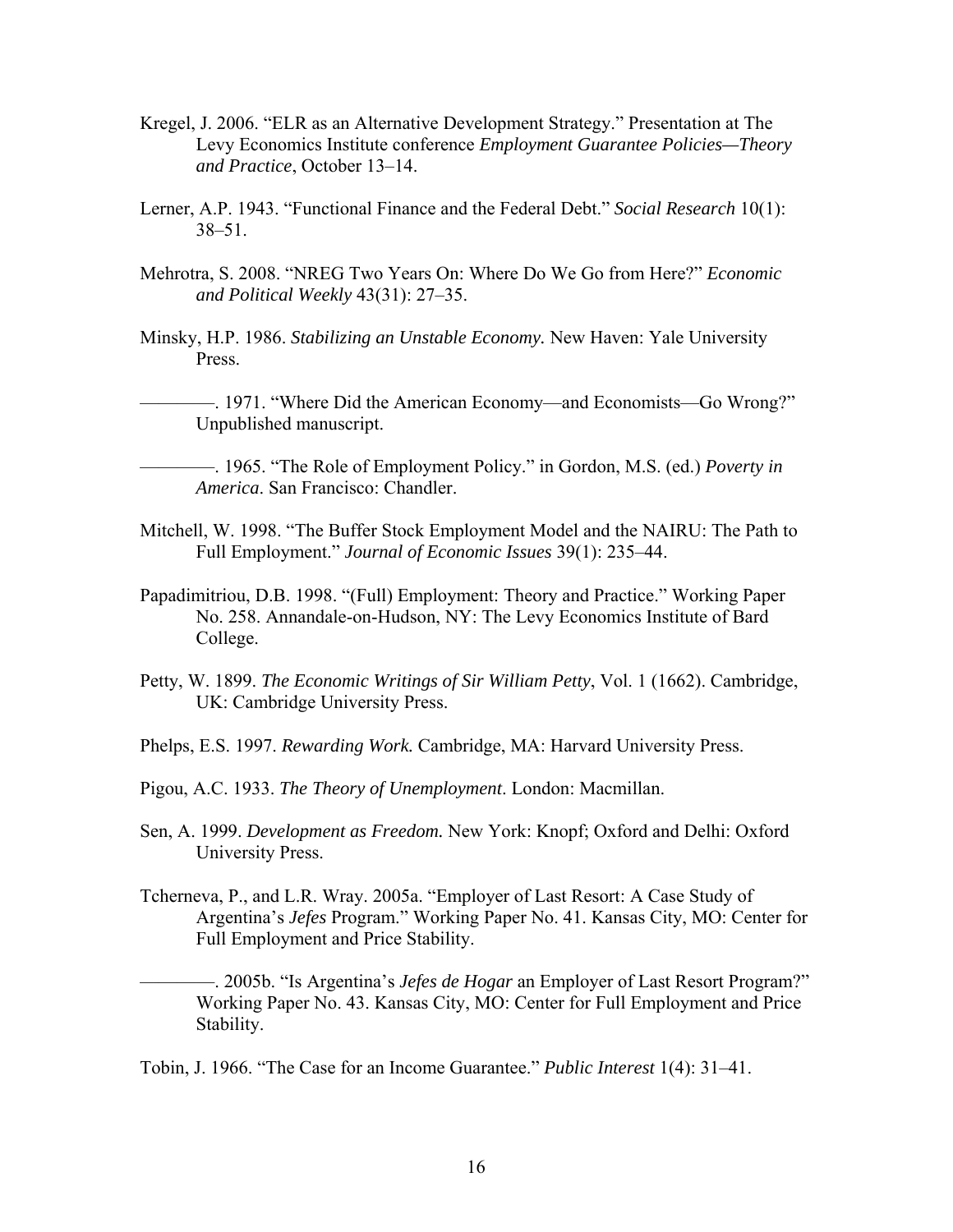- Tobin, J., J. Pechman, and P. Mieszkowski. 1967. "Is Negative Income Tax Practical?" *Yale Law Journal* 77(1): 1–27.
- Wray, L.R. 2007. "The Employer of Last Resort Programme: Could It Work for Developing Countries?" Economic and Labour Market Papers No. 5. Geneva: International Labour Organization.

————. 1997. "Government as Employer of Last Resort: Full Employment without Inflation." Working Paper No. 213. Annandale-on-Hudson, NY: The Levy Economics Institute of Bard College.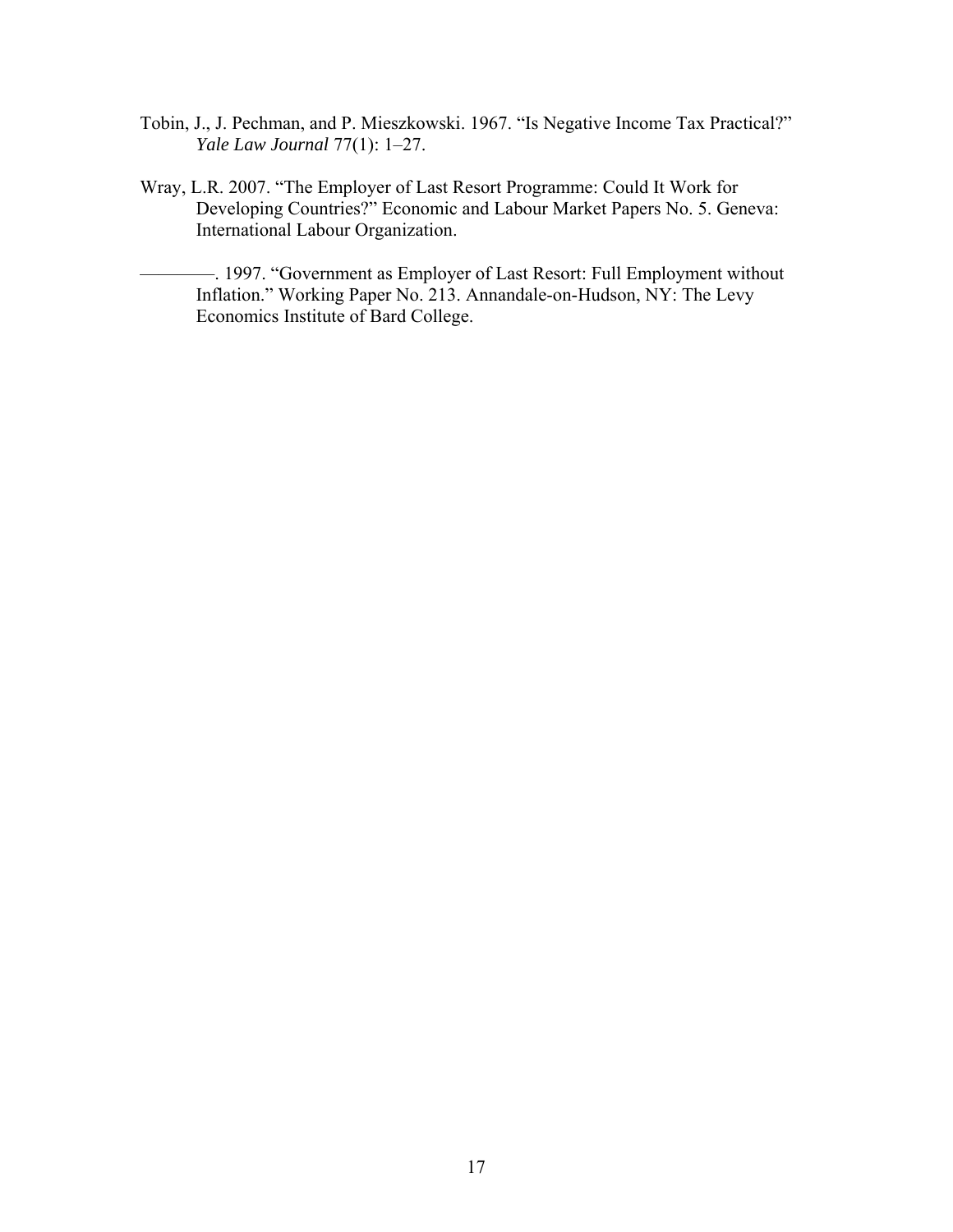| <b>TABLE 1. A Hypothetical ELR Program in the United States:</b> |  |
|------------------------------------------------------------------|--|
| <b>Costs and Benefits</b>                                        |  |

| <b>Number of ELR workers</b> | 7 million                                                                                |
|------------------------------|------------------------------------------------------------------------------------------|
| Wage rate with benefits      | \$10 per hour                                                                            |
| <b>Annual wage bill</b>      | \$145.6 billion                                                                          |
| GDP                          | \$15,000 billion                                                                         |
| Annual cost as % of GDP      | Less than $1\%$                                                                          |
| <b>Multiplier</b>            | 2.0                                                                                      |
| <b>Multiplier effect</b>     | $145.6 \text{ x } 2 = $291.2$<br>billion annual<br>addition to GDP or<br>$1.94\%$ of GDP |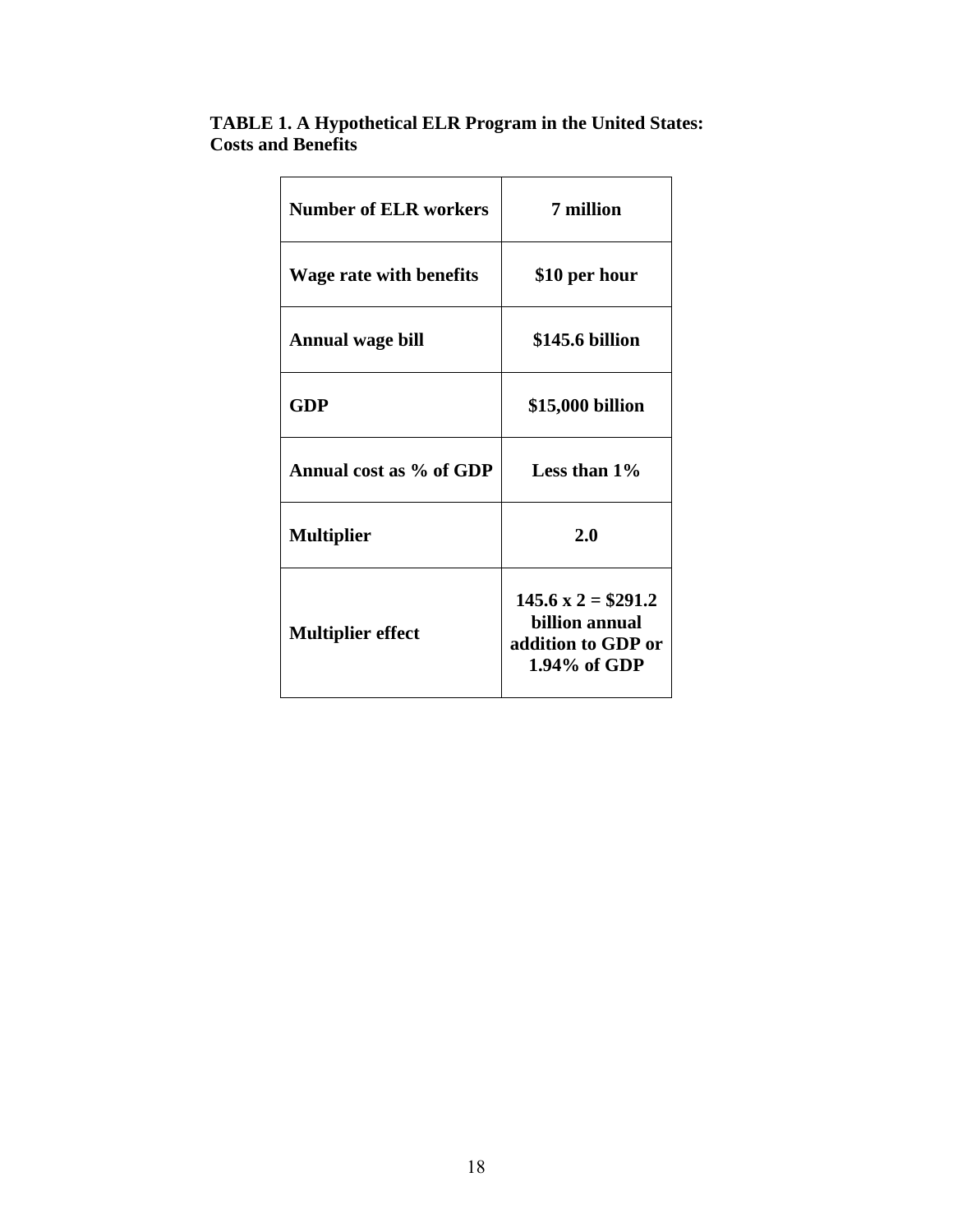| 1 годышэ             |                 |                                                                            |
|----------------------|-----------------|----------------------------------------------------------------------------|
| <b>Country</b>       | Year            | <b>Program Description</b>                                                 |
|                      | 2002 onwards    | Head of households plan (Jefes de Hogar): offered households with          |
| Argentina            |                 | children under 18 upto 20 hours of work per week.                          |
|                      |                 | Keynesian Commonwealth Employment Service: delivered an average of         |
| Australia            | 1940-1970       | 2% unemployment; in contrast to unemployment hovering near 9% in           |
|                      |                 | the 1990s and over 4% presently.                                           |
|                      |                 | Emergency Social Fund: engaging beneficiaries in public works and          |
| <b>Bolivia</b>       | 1986–90         | infrastructure.                                                            |
|                      |                 | Labor-Based Relief Programme and Labor-Intensive Rural Public Works        |
| Botswana             | 1980s onwards   | Programme.                                                                 |
|                      |                 |                                                                            |
|                      |                 | The minimum employment program was a public works programs                 |
| Chile                | 1975-1987       | developed to combat 30% unemployment and employed up to 13% of             |
|                      |                 | the workforce.                                                             |
|                      | Conceptualized  | "Professional Transaction Contracts" first proposed by Jacques Attali in   |
| France               | in 1984,        | 1984. Pilot programs began in six districts (2005) and are currently being |
|                      | piloted in 2005 | evaluated before being officially adopted nationwide.                      |
| Ghana                | 1988 onwards    | Program of action to mitigate the social costs of adjustment, largely      |
|                      |                 | involving labor-intensive construction.                                    |
|                      |                 | Maharashtra Employment Guarantee Scheme: guarantee manual work to          |
|                      |                 | any applicant.                                                             |
| India                | 1972, 2005      | National Rural Employment Guarantee Act: offers 100 days of                |
|                      |                 | employment to rural households.                                            |
|                      |                 | Padat Karya: programs involving poverty alleviation and emergency job      |
| Indonesia            | Relaunched in   | creation measures in response to Asian crisis; small-scale infrastructure  |
|                      | 1998            |                                                                            |
|                      |                 | projects.                                                                  |
| Korea                | 1997-1998       | Master plan for tackling unemployment: emergency public works              |
|                      |                 | programs for low-skill workers following the East-Asian crisis.            |
|                      |                 | Programa de Empleo Temporal: community development through                 |
| Mexico               | 1995 onwards    | intensive use of unskilled labor for social and productive infrastructure. |
|                      |                 | By 2000, the program had increased to one million beneficiaries.           |
|                      | Since 1961      | The Promotion Nationale has been successfully operating for over 45        |
| Morocco              |                 | years. The program focuses on the development of rural communities,        |
|                      |                 | the Saharan and South Provinces, and has had consistent annual             |
|                      |                 | increases in working days.                                                 |
| Nepal                | 1989            | Dhaulagiri irrigation development project.                                 |
|                      |                 | Programa de apoyo al ingreso temporal: a public works program              |
| Peru                 | 1991-1995       | focusing primarily on women (at one time employed 500,000).                |
|                      |                 | The expanded public works program seeks to reorient existing               |
| South Africa         | 2004 onwards    | departmental expenditure in ways that maximize jobs creation in            |
|                      |                 | environmental, infrastructure, and social sectors.                         |
|                      |                 | National housing development authority: engages urban communities in       |
| Sri Lanka            | 1985 onwards    |                                                                            |
|                      |                 | housing and infrastructure development.                                    |
| Sweden               | 1938-1970       | Program focused on the "socialization of investment" and offered an        |
|                      |                 | alternative to welfareism by emphasizing the "right to work" rather than   |
|                      |                 | the "right to income." Unemployment rates remained below 3 percent         |
|                      |                 | until the late 1980s, when the program was dismantled.                     |
| <b>United States</b> | 1933-1936       | New Deal public works programs (WPA, PWA, CWA).                            |
|                      |                 | Microproject unit targeted the poor and focused on the maintenance of      |
| Zambia               | 1991 onwards    | existing infrastructure.                                                   |

# **TABLE 2. International Experience of Government Job Creation: Selected Programs**

**Sources:** Antonopoulos (2007) and author's analysis